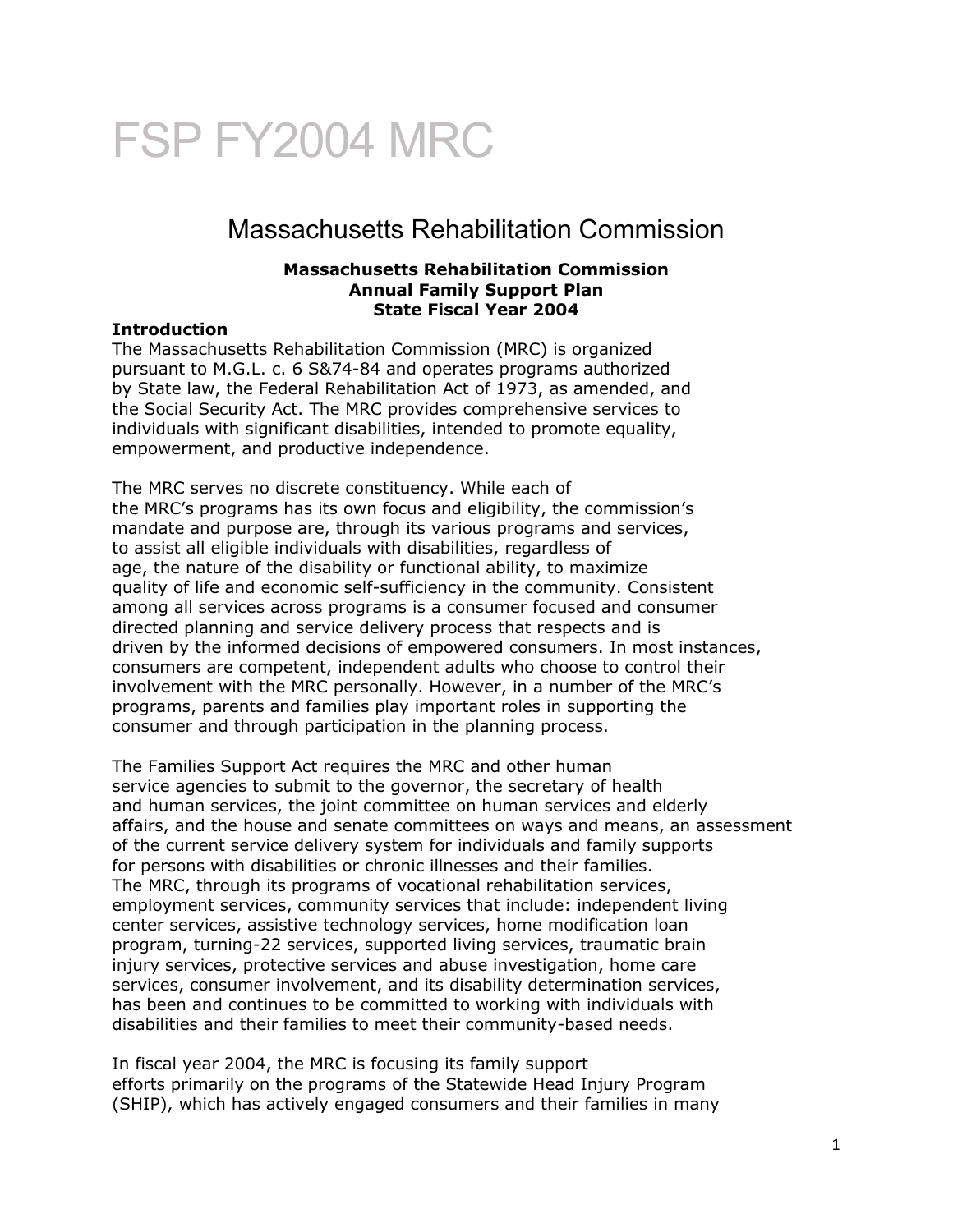aspects of its operations since its establishment. The MRC will continue its efforts to involve families whenever appropriate in all its other programs and service and will expand its surveying of families' opinions regarding services and service delivery throughout the year.

At the MRC, Family Supports are any of the panoply of services available through its various programs that support individuals and their choices: to involve family members in planning, to remain with their families or to live in their own homes with familial support, to enhance the ability of family members to support the choices made by consumers. The MRC recognizes that an informed, engaged and supported family can be the most important factor in an individual's efforts to achieve greater autonomy and independence.

# **Family Support Initiatives**

# **I. Family Empowerment**

Families hold over 40% of the seats on the Massachusetts Acquired Brain Injury Advisory Board, which recommends policy, practices and funding for SHIP and other human service agencies addressing the needs of people with brain injury.

Families sit on review committees for RFR responses under SHIP program development.

Families are on the Advisory Board Steering Committees for federal grants that we have written, received and implemented as a monitoring and advisory committee. Representatives also sit on the Olmstead Advisory Group, Real Choice Systems Change Grant Consumer Advisory Board, and the MRC Rehabilitation Council.

Families are integral to our service delivery model since over 75% of the TBI population, even though they are over the age of 22, lives at home with their families. We continue to involve families as we balance their roles with that of the individual.

# **II. Family Leadership**

SHIP offers training to families and, over the years, has addressed topics of interest and concern to them such as subsidized housing, pharmacology with brain injury, substance abuse, and how to be a better case manager.

SHIP provides support for the Mass Brain Injury Association's I&R, support group network and prevention programs.

SHIP has funded family members to participate at national conferences and meetings where they meet other family members and can advance their advocacy skill level.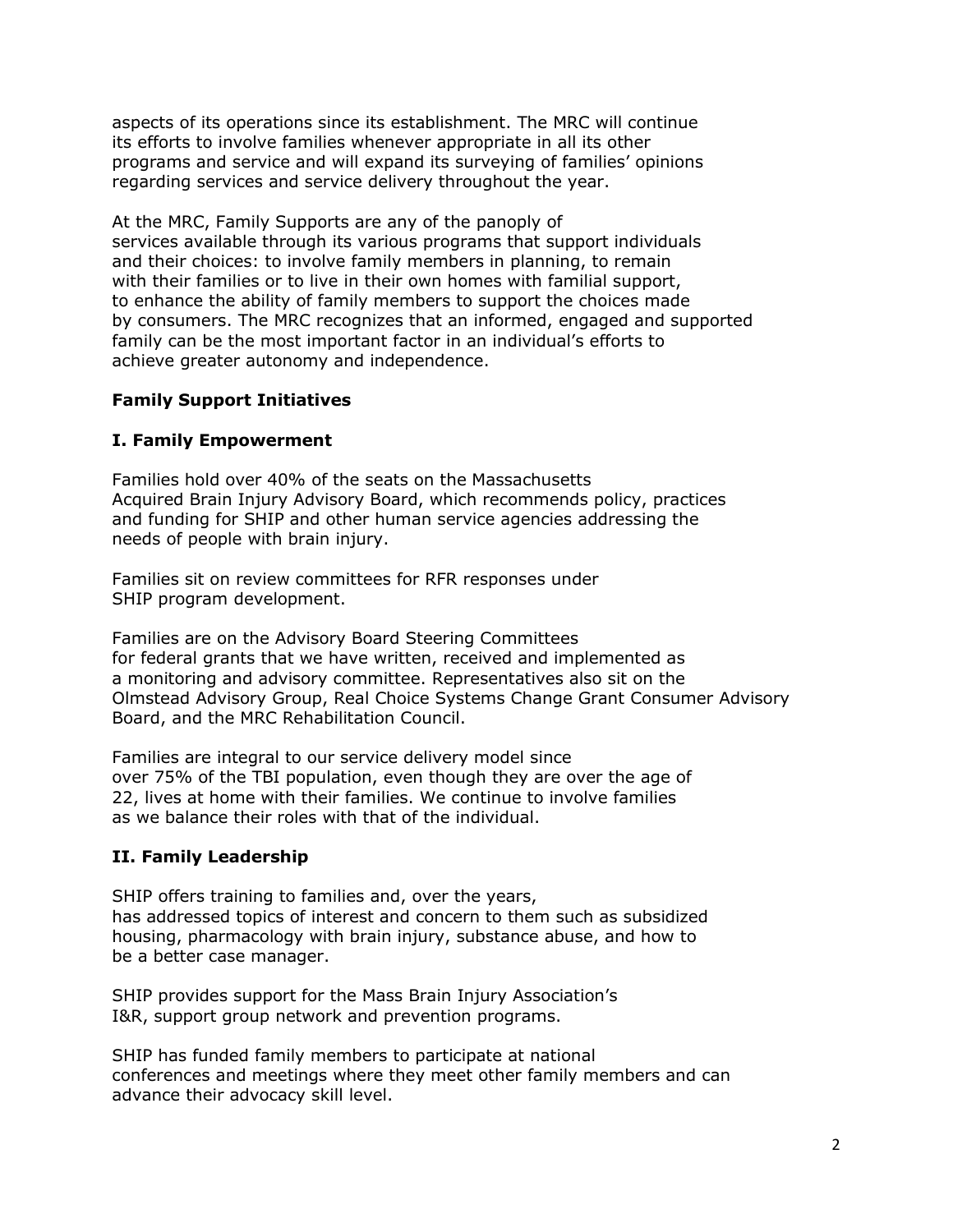#### **III. Family Support Resources**

SHIP has a Family Assistance Program (FAR) that has been operating for almost ten years. We fund clinical assessment and support services for families who have someone at home with a TBI and other co-morbid problems such as behaviors.

SHIP requires state-funded Head Injury Centers around the state to offer educational opportunities and services to families.

SHIP pays for respite, whether in-home or out-of-home, when requested. This can either be driven by an emergency or planned in advance for a break.

SHIP funds home modifications that allow families to keep loved ones at home if they choose.

SHIP funds "companions" that allow survivors living with families to get out of the house for periods of time thereby giving families a break during the week on a regular basis.

SHIP pays for short-term private case management to assist families who often carry this burden.

#### **IV. Accessing Services**

SHIP provides funding to the Mass. Brain Injury Association with the expectation that they educate families about accessing the human service system and refer people to SHIP for more detailed information.

A portion of this funding is to manage their I&R program serving the entire state with an 800 telephone number.

SHIP sends out an MBIA brochure to new applicants encouraging their involvement in this organization.

#### **V. Culturally Competent Outreach**

SHIP has been involved in multicultural issues and outreach since the early 90's. SHIP has been part of an Advisory Board at the Institute for Community Inclusion that works to expand the capacity of minority organizations to serve people with disabilities and their families.

SHIP provides written materials in other languages and interpreters when necessary/requested. SHIP also provides funding to MBIA to translate and print their brochures in several languages.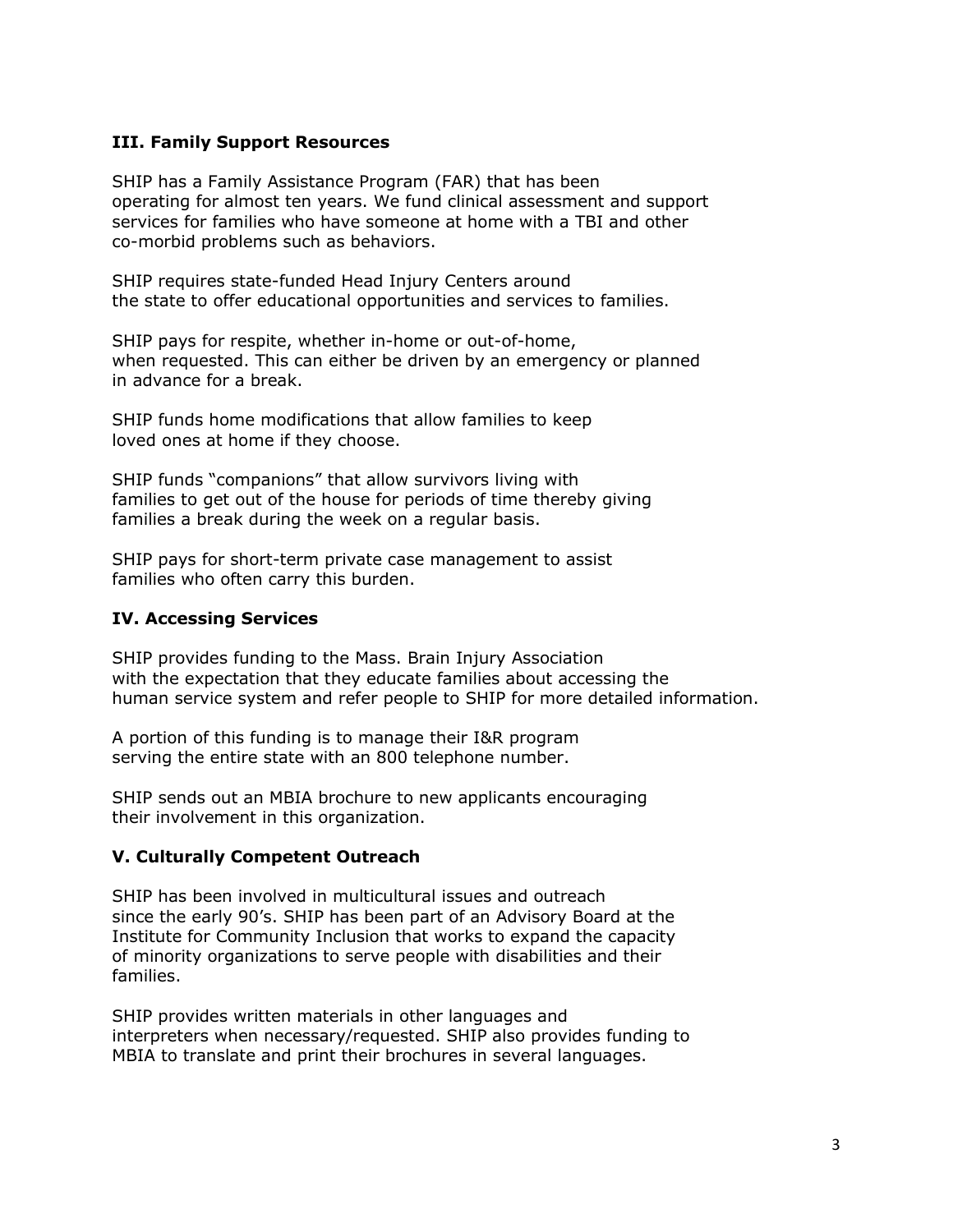SHIP actively seeks out professionals who are bi-lingual and bi-cultural.

SHIP staff recruitment has targeted diverse communities to expand this department's capacity to address the needs of a broad range of individuals on a day-to-day basis.

SHIP has two federal grants focusing on multicultural outreach – one has a goal of the development of "support groups" within minority communities that are culturally competent for those who choose to participate. At this time there are support groups that includes families within the Chinese, Vietnamese and Latino communities. The other grant has used therapeutic recreation as a way to serve families and survivors with a focus on skill development and enhanced independence.

SHIP is actively working with the Hispanic, Khmer, and Haitian communities as well. We will be expanding our outreach to the African American and Native American communities this year.

# **VI. Interagency Collaboration**

SHIP co-chaired, with EOHHS, an interagency/intersecretariat steering committee for the last several years specific to better serving people with acquired brain injuries in our present system. The group has been put on hold due to the reorganization of Health and Human Services.

SHIP sits on the Employment Services Action Council, the Interagency Leadership Team at EOHHS specific to Olmstead and the Real Choice Grant and a number of project teams associated with demonstration projects; the Nursing Home Initiative Steering Committee run by DMR; Special Populations at EOHHS; and the Medical Review Team at DPH. SHIP is also represented on several Project Management Teams at EOHHS – Complex Case Management, Grants Coordination, Substance Abuse, Aligning Facility Operations, Closing Fernald, Consolidation of Campuses, and Transition.

SHIP sits on the Governor's Task Force on the Homeless.

SHIP is working with DPH Injury Surveillance to design a Registry system for Brain Injury in this state.

SHIP has a project with DYS to identify, assess and intervene early on with kids who have TBI in an effort to reduce future involvement in the correctional system.

SHIP has sat on teams under OSD regarding special education rates for children in residential schools and other procurements.

#### **Other MRC Family Support Initiatives**

**Vocational Rehabilitation Program**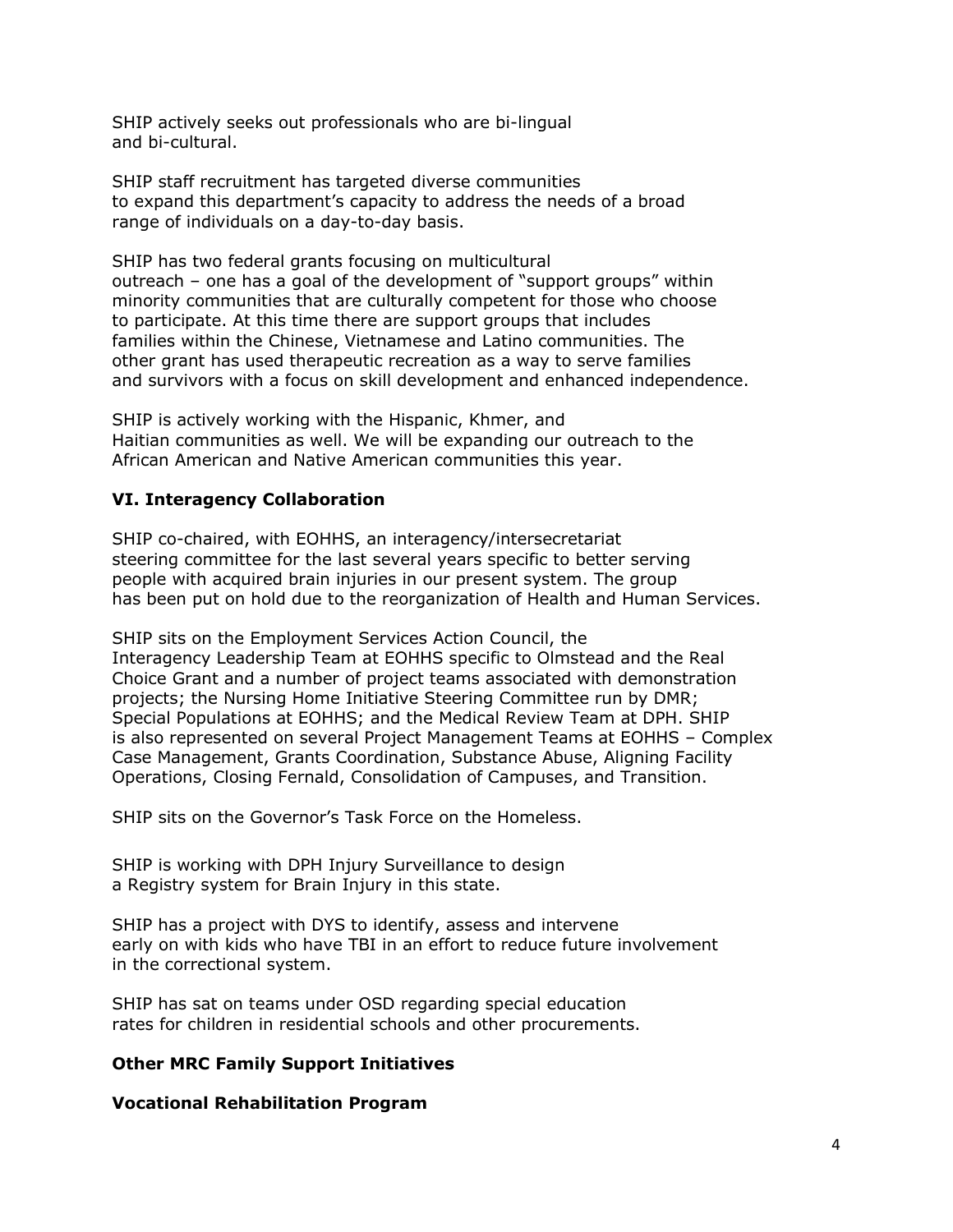In partnership with the Rehabilitation Council's State Plan Sub-Committee, the Massachusetts Rehabilitation Commission Vocational Rehabilitation and Supported Employment Services Programs annually holds two formal public hearings in April or May to provide individuals with disabilities, their families, other representatives, and other interested parties an opportunity to comment on current Commission policies and to offer suggestions on future ones. In FY '04 the MRC will seek specific input from families regarding their needs in order to better support the efforts of consumers to enhance independence and economic self-sufficiency.

Each year the MRC Rehabilitation Council conducts a survey of consumer satisfaction survey. The MRC will work with the Council to incorporate survey questions that address issues of family involvement and family support as part of the rehabilitation process.

# **Community Services Family Support Initiatives**

The Community Services Division currently delivers to persons with disabilities or their families Independent Living Services, Home Care Assistance Services, Statewide Employment Services, Consumer Involvement, Traumatic Brain Injury Services, and Protective Services.

Independent Living Services include the following:

1) Core services of advocacy, peer counseling, information and referral, and skills training; 2) Turning 22 Services of supported living, early intervention in the school system, and plan development; 3) Assistive Technology;

- 4) Rehabilitation Technology;
- 5) Supported Living for adults with disabilities;
- 6) Community reintegration via the Roland Court decision;
- 7) Home Modification Loan Program

The Community Services Division solicits comment from persons with disabilities and or their families regarding service delivery in a number of different forums.

Home Care Services holds bimonthly meetings of its advisory council meeting. These meetings review and advise the Agency on regulations and policy regarding the delivery of services. In 2004, the Homecare